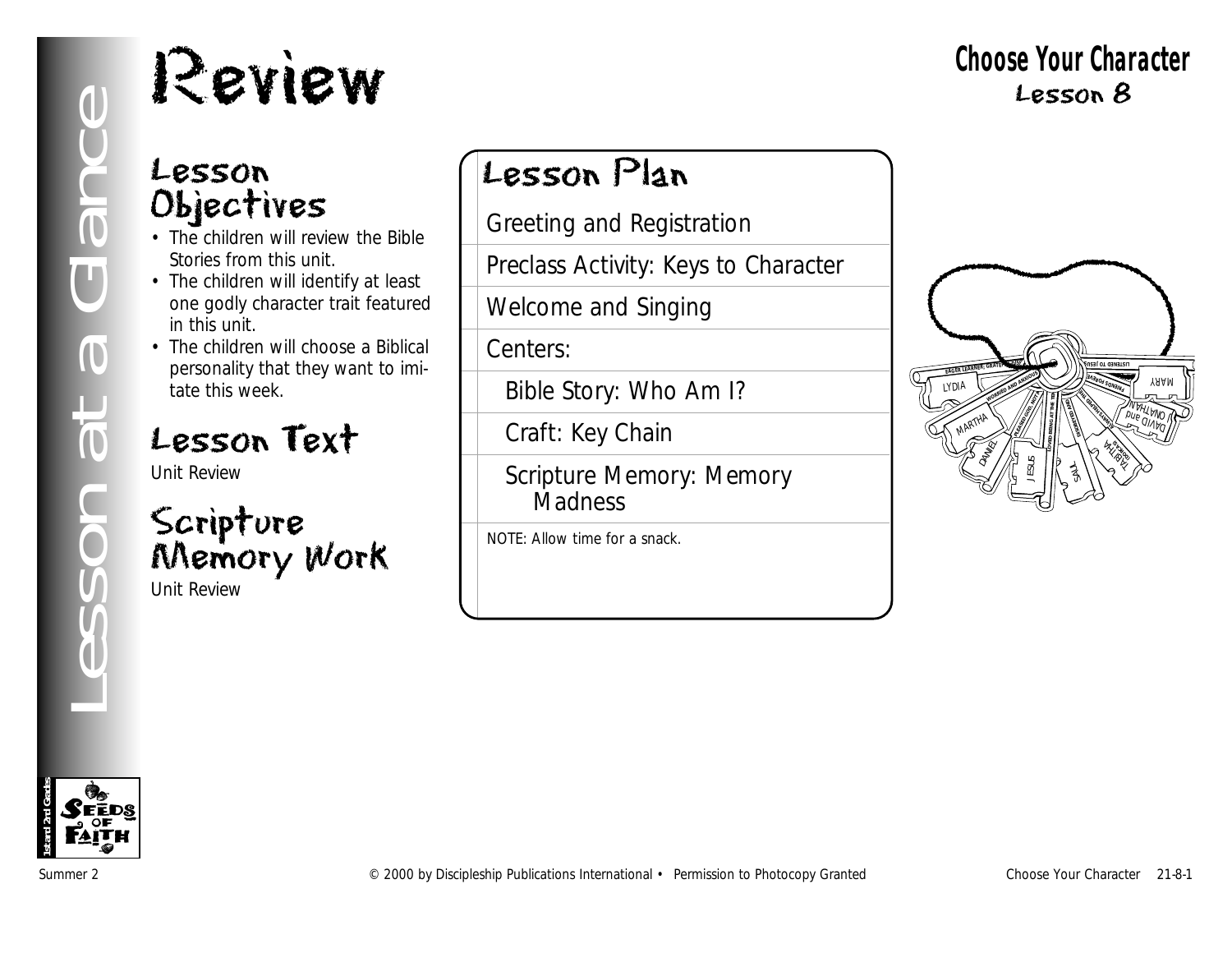

# Keys to Character

The children will preview today's lesson as they prepare their craft.

#### Materials

*For each child:*

- scissors
- glue stick
- pencil
- 8 pieces of construction paper, 3" x 6"
- 1 medium envelope
- *For the teacher:*
- scissors

*Reproducible Pages:*

- Page A, 1 copy for each child
- Page B, 1 copy for each child

### Preparation

- 1. Cut eight 3" x 6" pieces of colored construction paper for each child.
- 2. Make a sample of the keys for the children to see.

### Instructions

- 1. Greet the children as they arrive. Explain that today they will review all the different men and women they have learned about in the past seven lessons. Show the children your keys. Read the name written on each key and the brief description of their character.
- 2. Distribute the copies of Reproducible Pages A and B, and scissors. Have the children cut out the boxes containing the keys.
- 3. Distribute the construction paper you prepared and glue sticks. Have the children glue the boxes containing the keys to their construction paper pieces.
- 4. Distribute the envelopes and the pencils. Have the children write their names on their envelopes and place their keys inside.
- 5. Give the envelopes to the Craft teacher, including your sample.

### Teacher Tips

• If any children finish early, ask them to help any children who are not yet finished.



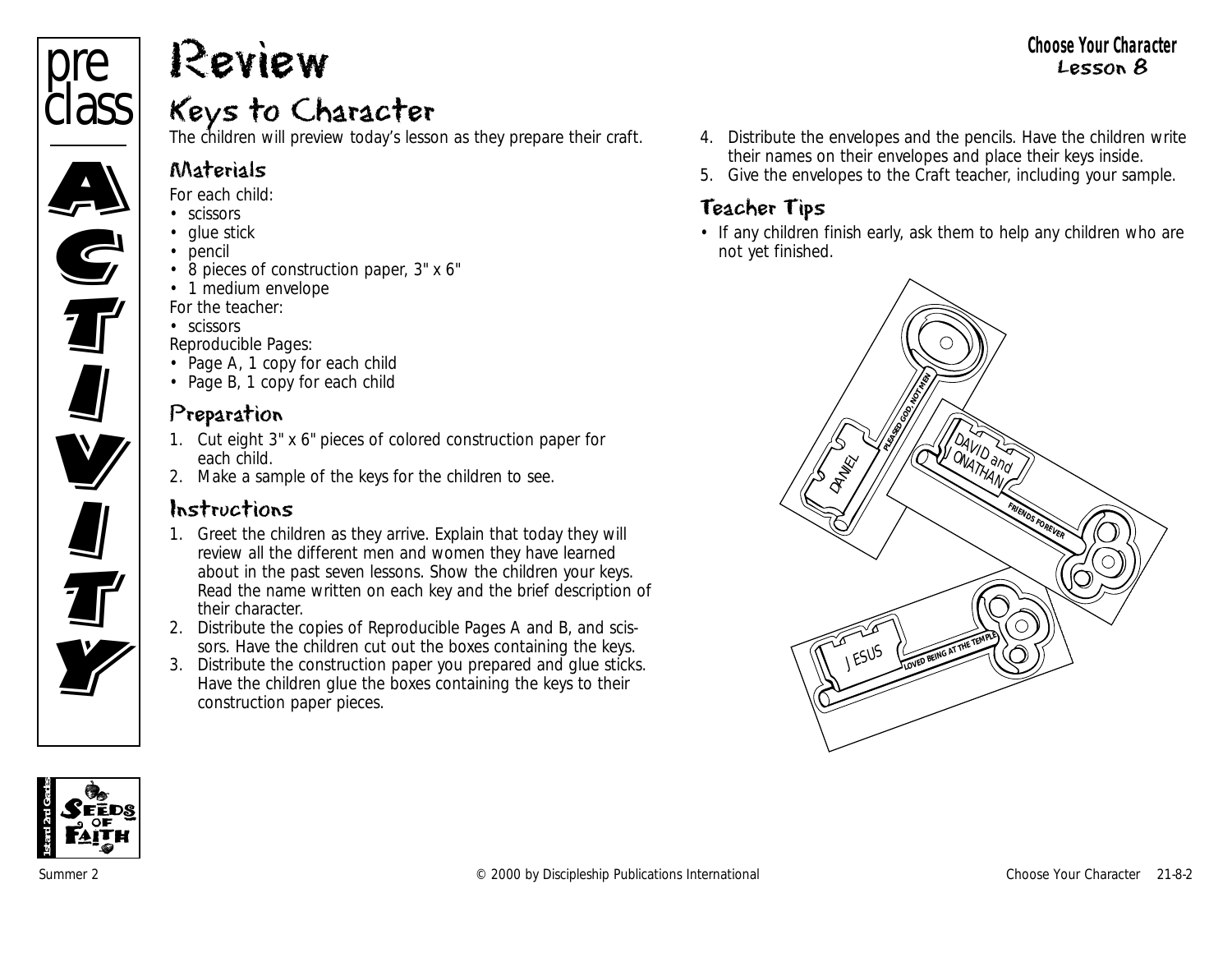# B

I

B

L

E

S

T

O

R

Y

# Review

### Who Am I?

The children will review each of the Bible Stories from this unit in a guessing game format.

### Materials

*For the teacher:*

• large writing surface

### Preparation

- 1. Practice presenting this Bible Story and the clues provided below.
- 2. Review any of the Bible Stories that your class may have missed during this unit.

### Introducing the Bible Story

Hold your Bible open. Tell the children that for the past seven weeks they have heard Bible Stories about several different men and women from the Old and New Testaments. Remind them that in each lesson they learned about each person's character and whether it was godly or not. Ask the children what people they remember from these stories. Remind them that the first lesson in this unit was about Jesus as a young boy at the temple. Take responses. With each story they remember, ask the children whether it comes from the Old or New Testament. (Answers should include: Mary and Martha—New Testament; Saul and Samuel—Old Testament; David and Jonathan—Old Testament; Tabitha—New Testament; Lydia—New Testament; and Daniel—Old Testament.)

Neatly print the following list in a single column on the large writing surface: Daniel, David, Jesus, Jonathan, Lydia, Martha, Mary, Samuel, Saul, Tabitha. Tell the children that this is a list in alphabetical order of the people they learned about and will review today.

### Presenting the Bible Story

Divide the children into two teams and have them be seated. Be careful to balance the children who have heard all or most of the Bible Stories with those who have not. Tell the children that today they will hear a series of clues from which they will guess one of the Bible characters listed on the large writing surface. Explain that each clue is worth points. The first clue is worth five points, the second clue is worth three points and the third clue is worth one point.

When you read a clue from the back of this Lesson Card, the first team to have all the children stand up may have the first guess. If they guess correctly on the first clue, they will earn five points. If not, the other team may have a chance to answer. If neither team answers correctly, have all the children sit down again and read the second clue. Encourage the children to work together to help each other guess the character. If the teams do not guess correctly, then read the answer at the end. For every character, read the statements on the back of this Lesson Card. Keep track of each team's points on the large writing surface. With each character that the children guess, cross out the corresponding name(s) on the large writing surface.

### Share and Tell

Ask the children to each say which of the people from this list that they most want to be like and why. Encourage the children that God gave us the Bible to know about each of these people so that we can be godly too. Encourage the children to tell someone this week about their favorite character. Suggest that the children try and play this kind of guessing game at home for a family devotional. Close with a prayer thanking God for the examples of men and women of godly character in the Bible.

### Special Reminder

Remind the children and their parents that they will have a special end-of-the-year celebration during their supplement class session. Encourage the children to come to class dressed in one of the characters from this unit. If necessary, write a short note to the parents listing the names of the characters that the children have learned about in this unit or refer them to this unit's Parent Letter.

### Teacher Tips

• If for some reason, your group has missed more than three of the lessons from this unit, then you may want to adapt this activity to review only the lessons the children did hear.

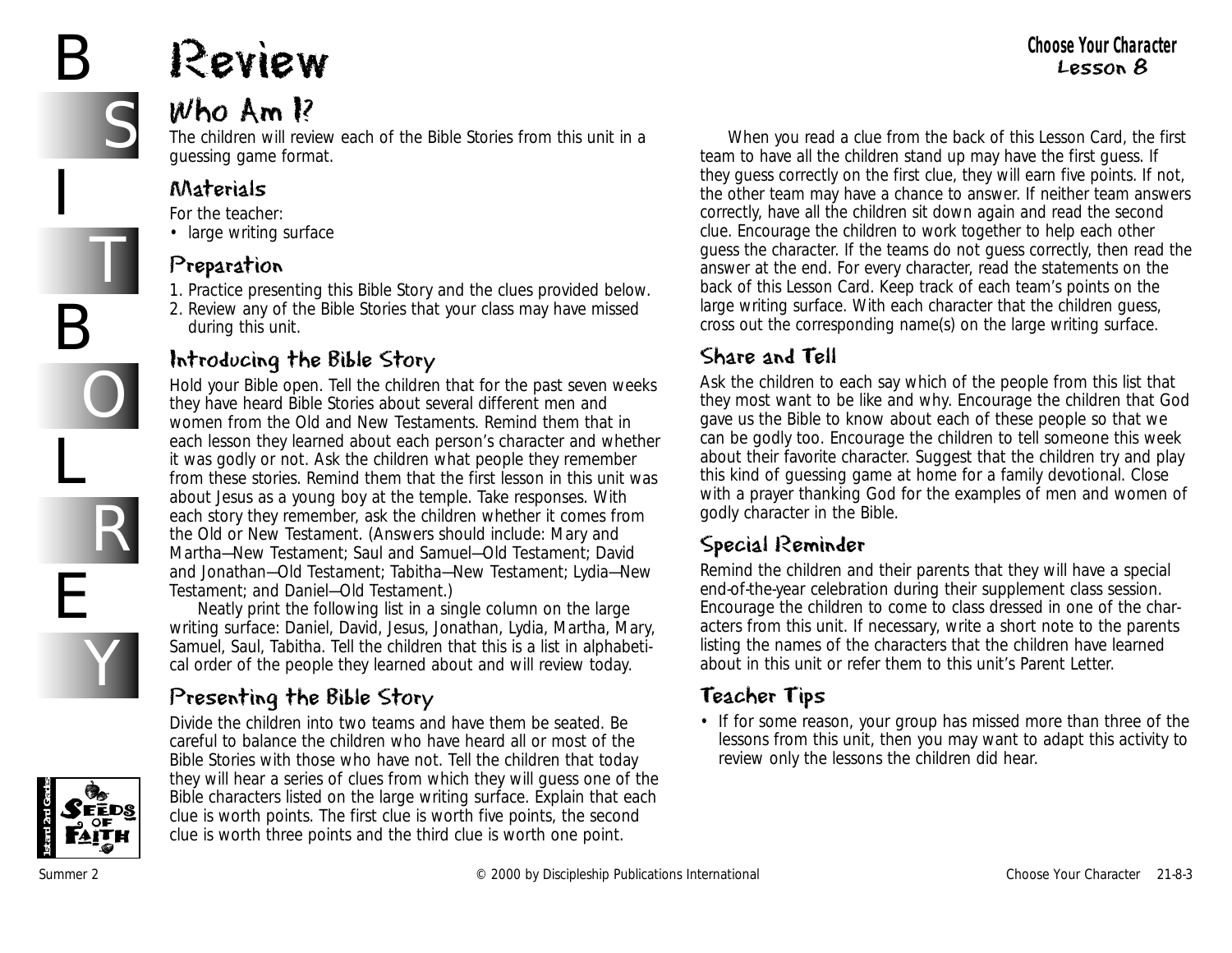

### Who Am I?

|          | <b>Point Value</b><br><b>Clues</b>                                                                                                  | Clues and Points | Clues<br><b>Point Value</b>                                                                                                               |                |
|----------|-------------------------------------------------------------------------------------------------------------------------------------|------------------|-------------------------------------------------------------------------------------------------------------------------------------------|----------------|
|          | Every year I traveled with my parents to Jerusalem to                                                                               |                  | My best friend was the son of the king. Who am I?                                                                                         | . ქ            |
|          | celebrate Passover. Who am I?                                                                                                       | 5                | The king wanted to kill me. Who am I?                                                                                                     | $\overline{3}$ |
|          | When I was twelve, my parents couldn't find me. Who am I?<br>After searching anxiously for three days, my parents finally           | 3                | Jonathan and I promised that we would be friends forever.<br>Who am I?                                                                    |                |
|          | found me at the temple. Who am I?<br><b>ANSWER: I am Jesus.</b><br>I loved to spend time at the temple.                             |                  | ANSWER: I am David.<br>I loved my friend Jonathan more than I loved myself.<br>You can have best friends who love God and who             |                |
|          | You can love God's church like I loved the temple.                                                                                  |                  | help you do the right things.                                                                                                             |                |
|          | I invited Jesus to come to my house and have dinner with                                                                            |                  | I lived in Joppa and I loved to make clothes. Who am I?                                                                                   |                |
|          | me and my sister. Who am I?                                                                                                         | 5                | I was always helping the poor. Who am I?                                                                                                  |                |
|          | I was worried and anxious about a lot of things. Who am I?<br>Jesus told me that my sister, Mary, had chosen something              | 3                | I became very sick and died, but God used Peter to bring me<br>back to life. Who am I?                                                    |                |
|          | better and it would not be taken away from her. Who am I?                                                                           |                  | ANSWER: I am Tabitha (or Dorcas).                                                                                                         |                |
|          | ANSWER: I am Martha.                                                                                                                |                  | When Peter brought me back to life, many people believed in Jesus.                                                                        |                |
|          | I was so anxious getting ready for Jesus' visit that I did not<br>take time to listen to his words.                                 |                  | You can also serve people and help the poor today.                                                                                        |                |
|          | I learned that listening to Jesus' words is more                                                                                    |                  | I was sitting by the river with some women. Who am I?                                                                                     |                |
|          | important than anything else.                                                                                                       |                  | I was a dealer of purple cloth. Who am I?                                                                                                 | $\overline{3}$ |
|          | You can listen to Jesus' words, too.                                                                                                |                  | After listening to Paul's message, the members of my<br>household and I were baptized.                                                    |                |
|          | Samuel told me that God wanted me to fight and totally<br>destroy the Amalekites and everything that belonged to<br>them. Who am I? | 5                | ANSWER: I am Lydia.<br>I was so excited to learn about what God did for me by<br>sending Jesus to die for my sins.                        |                |
|          | I destroyed the people but I let the king live and the animals<br>that were in very good condition. Who am I?                       | 3                | You can be eager to learn about God, too.                                                                                                 |                |
|          | I disobeyed God's command and then I did not tell the truth<br>about what I had done. Who am I?                                     |                  | My three friends and I were captured in Jerusalem and<br>taken to Babylon. Who am I?                                                      | 5:             |
|          | <b>ANSWER: I am King Saul.</b><br>I found out that the most important things are to                                                 |                  | I asked for permission not to eat the king's food, but to<br>eat only vegetables and water instead. Who am I?                             | 3:             |
|          | obey God and tell the whole truth.                                                                                                  |                  | Not only were we stronger and healthier than the other                                                                                    |                |
|          | Because of what I did, God told me I could no longer be king.                                                                       |                  | young men, but God also gave us greater wisdom and                                                                                        |                |
|          | God wants you to love and tell the truth always.                                                                                    |                  | understanding too! Who am I?                                                                                                              |                |
| FEDS     |                                                                                                                                     |                  | <b>ANSWER: I am Daniel.</b><br>I didn't want to do anything that might not please God-<br>even if it meant not obeying the king's orders. |                |
|          |                                                                                                                                     |                  | When you obey God, he will take great care of you.                                                                                        |                |
| Summer 2 | © 2000 by Discipleship Publications International                                                                                   |                  | Choose Your Character                                                                                                                     | 21-8-4         |

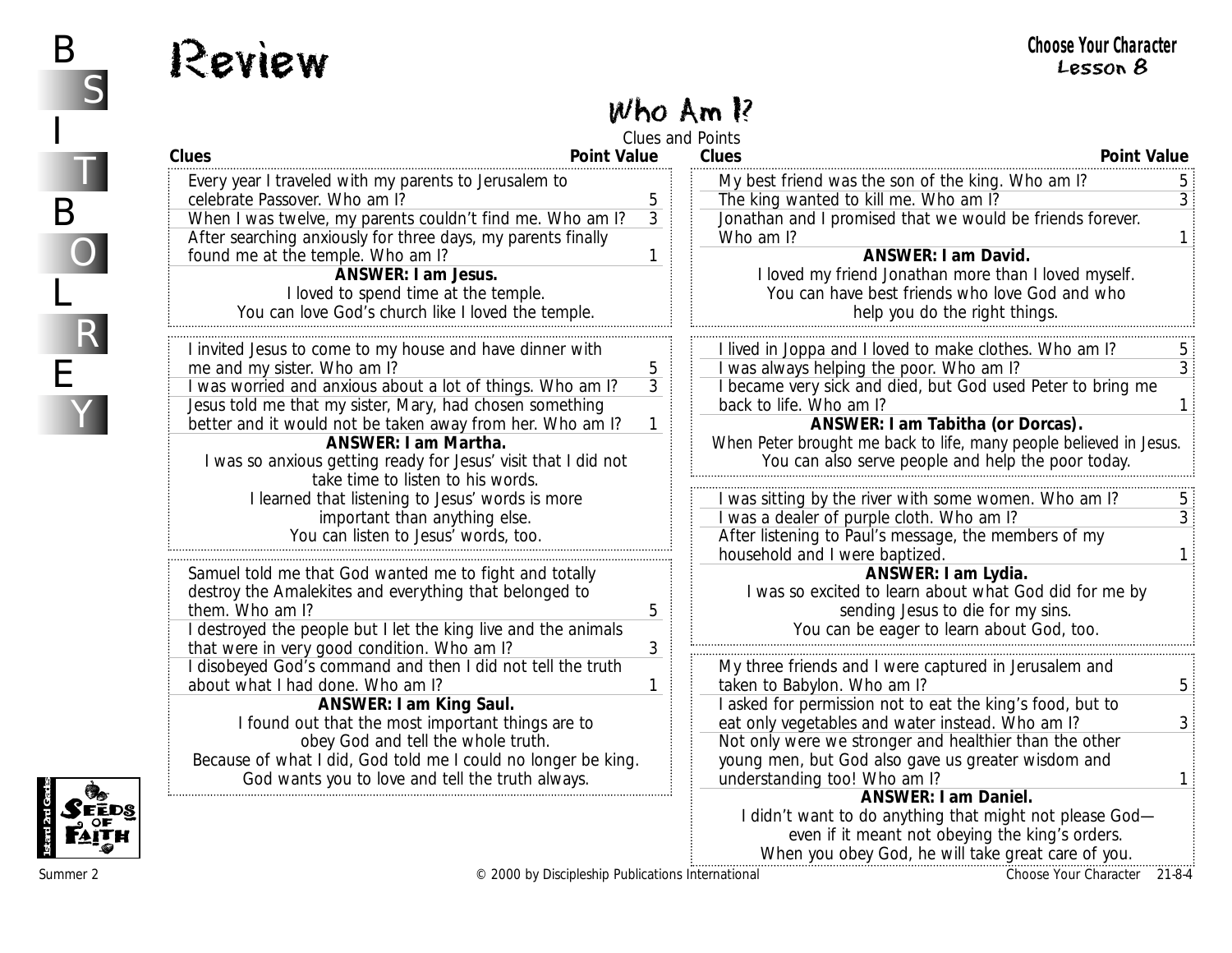#### **Choose Your Character** Lesson 8



# Review

## Key Chain

The children will make a key chain to remind them of the men and women they have learned about in this unit.

### Materials

*For each child:*

- envelope from Preclass Activity
- crayons
- scissors • pipe cleaner, 6"

*For the teacher:*

- sample keys from Preclass Activity
- scissors
- single hole punch

### Preparation

- 1. Cut the pipe cleaners so each child has one piece approximately six inches in length.
- 2. Make sure you have the sample keys from the Preclass Activity. Finish the craft for the children to see.

### Instructions

- 1. Introduce today's activity: *Throughout the past several weeks, you have heard Bible Stories that helped you see some characters—or personalities—of men and women in the Bible. Most of these men and women loved God with all their hearts and showed their love by their actions and their attitudes. Some of these people were focused on other things and made choices that hurt themselves and God. In your craft today, you will take the keys you prepared in your Preclass Activity and put them together on a key chain. This will be a reminder of the different people you learned about and the different characters you will or will not—want to imitate.* Show the children your keys on the key chain. Read the name written on each key and the brief description of their character.
- **1st and 2nd Grades**
- 2. Distribute the envelopes and the crayons. Have the children lightly color their keys. Tell them not to obscure the writing on the keys.
- 3. Distribute the scissors. Have the children cut out each key. NOTE: Have them cut out the outer key shape only, as shown in Figure A. This makes it easier for them to cut.
- 4. While the children are cutting, circulate among them and punch a hole in each of their keys. See Figure B.
- 5. Distribute the pipe cleaner pieces. Have the children thread the pipe cleaner through the hole in each key. Help them to twist the pipe cleaner ends to close the "key chain." See Figure B.
- 6. Have the children write their names on the back of one of their keys.

### Conclusion

Tell the children to hold up each key as you call out the name. For each name, ask the children: *Does this person have a character that you want to imitate? Why or why not?* Be prepared for differing answers and children who may not have heard all the different Bible Stories. Share from your own life which person you most want to be like and why. Tell the children that they can choose to be like any of these people in the Bible. Encourage them to choose to be like the men and women who pleased God. Close with a prayer for the children to think about the choices they make.

### Teacher Tips

• You may want to have an extra assistant available to help the children with the cutting for this activity.

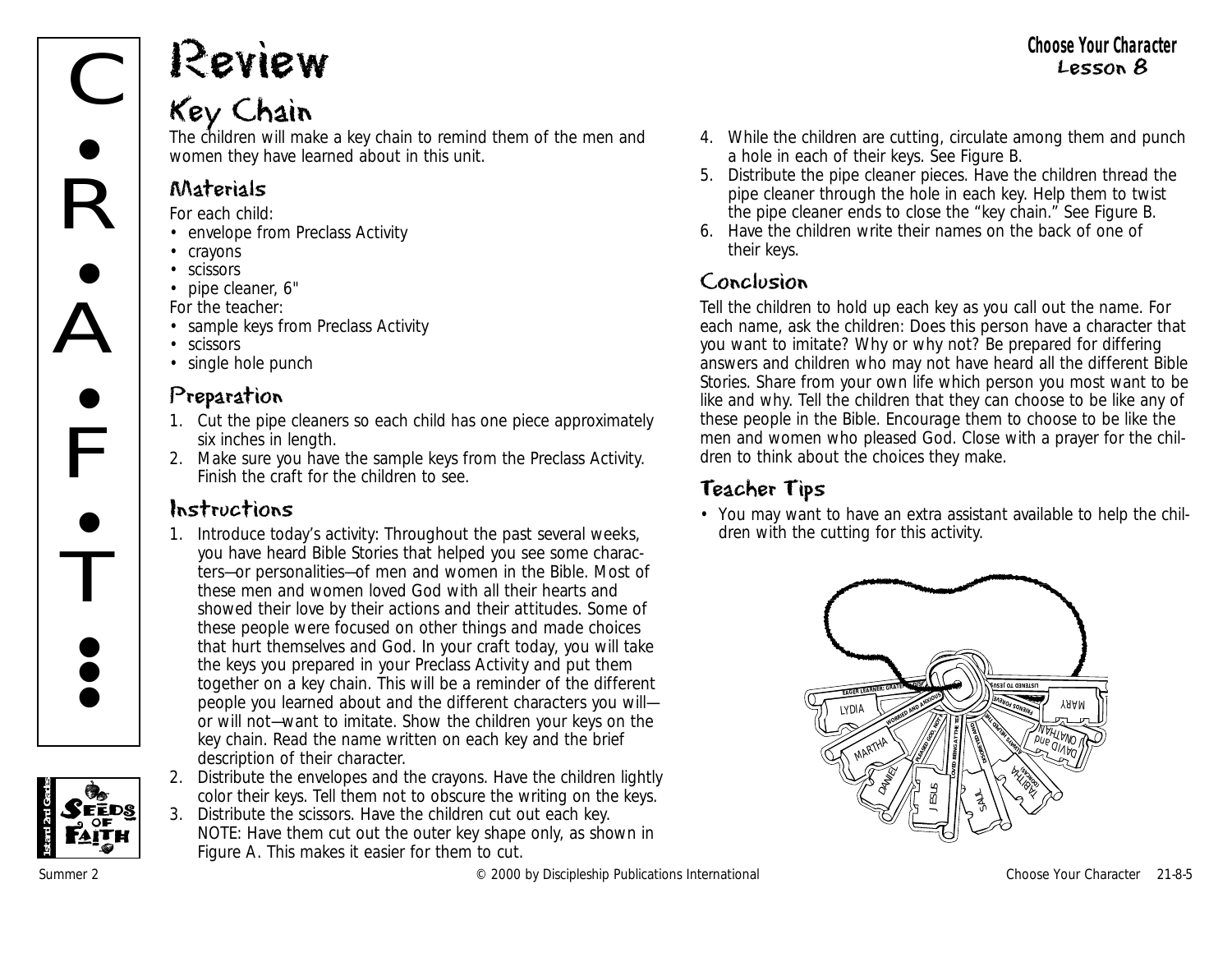

### Review **C** Choose Your Character<br> **C** Choose Your Character<br>
Lesson 8

LYDIA **EAGER LEARNER; GRATEFUL DISCIPLE** Figure A outer key shape



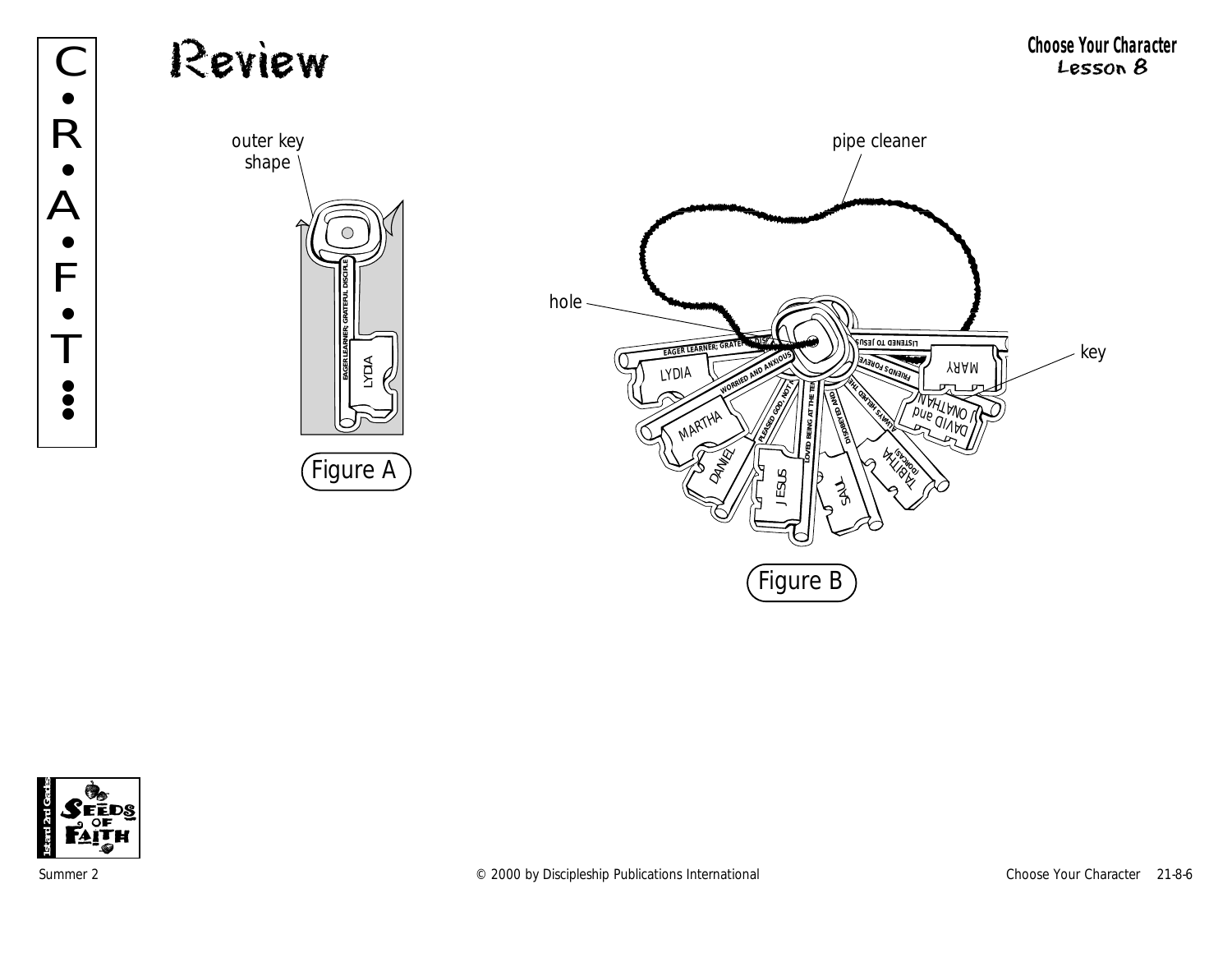

### Memory Madness

The children will review the Scripture Memory Verses from this unit.

### Scripture Memory Work

Unit Review

### Materials

*For the teacher:*

- scissors
- 1 piece of poster board, 22" x 28"
- invisible tape
- 3 medium envelopes

*Reproducible Pages:*

- Page C, 1 copy for the teacher
- Page C, 1 copy for each child (optional)

### Preparation

- 1. Cut out each section of each verse from your copy of Reproducible Page C. You should have twenty-one sections.
- 2. Place all of the first sections in one envelope, all of the second sections on another envelope and all of the third sections of references in the last envelope. You should have seven sections in each envelope.
- 3. Label the envelopes "1," "2" and "3" respectively.
- 4. Practice leading this activity.

### Instructions

1. Introduce today's activity: *Throughout the past several weeks, you have heard Bible Stories that helped you see some characters—or personalities—of men and women in the Bible. Most of these men and women loved God with all their hearts and showed their love by their actions and their attitudes. Some of these people were focused on other things and made choices that hurt themselves and God. In our activity today, we will review each of the Scripture Memory Verses from these lessons as a reminder of what the Bible says about having a good character.* 

- 2. Show the children the Scripture Memory Verses on the back of this Lesson Card. Explain that in their activity today, they are
- going to see how well they can put each of these verses together from memory. 3. Slowly read each of the verses on the back of this Lesson Card,
- pausing after each section break. Have the children repeat after you. Do this three times for each verse.
- 4. Divide the children into three pairs or into small groups. Show the children the envelopes you prepared. Explain that in each envelope is one section of the verse and they will need to put all three sections together to make each verse complete.
- 5. Mix up the sections in the first envelope and give it to the first group. Do this for the second and third envelopes.
- 6. Show the children the poster board and tape. Tell them to work together to put together all seven verses and tape them together on the large writing surface.
- 7. Circulate among the children to offer help and encouragement. Encourage them to work together and to use their Bibles to check their answers.
- 8. If time permits, ask the children to identify the main character from the story that corresponds to the Scripture Memory Verses.

### Conclusion

Ask the children which of these is their favorite verse and why. Encourage them that these verses can help them to make decisions that will please God and be like Jesus. If available, give each child a copy of Reproducible Page C to try this activity at home. Close with a prayer for God to help the children remember these scriptures when they are faced with important decisions.

### Teacher Tips

• To assist the children in this activity, highlight each of the complete verses with a different color before cutting them into sections.

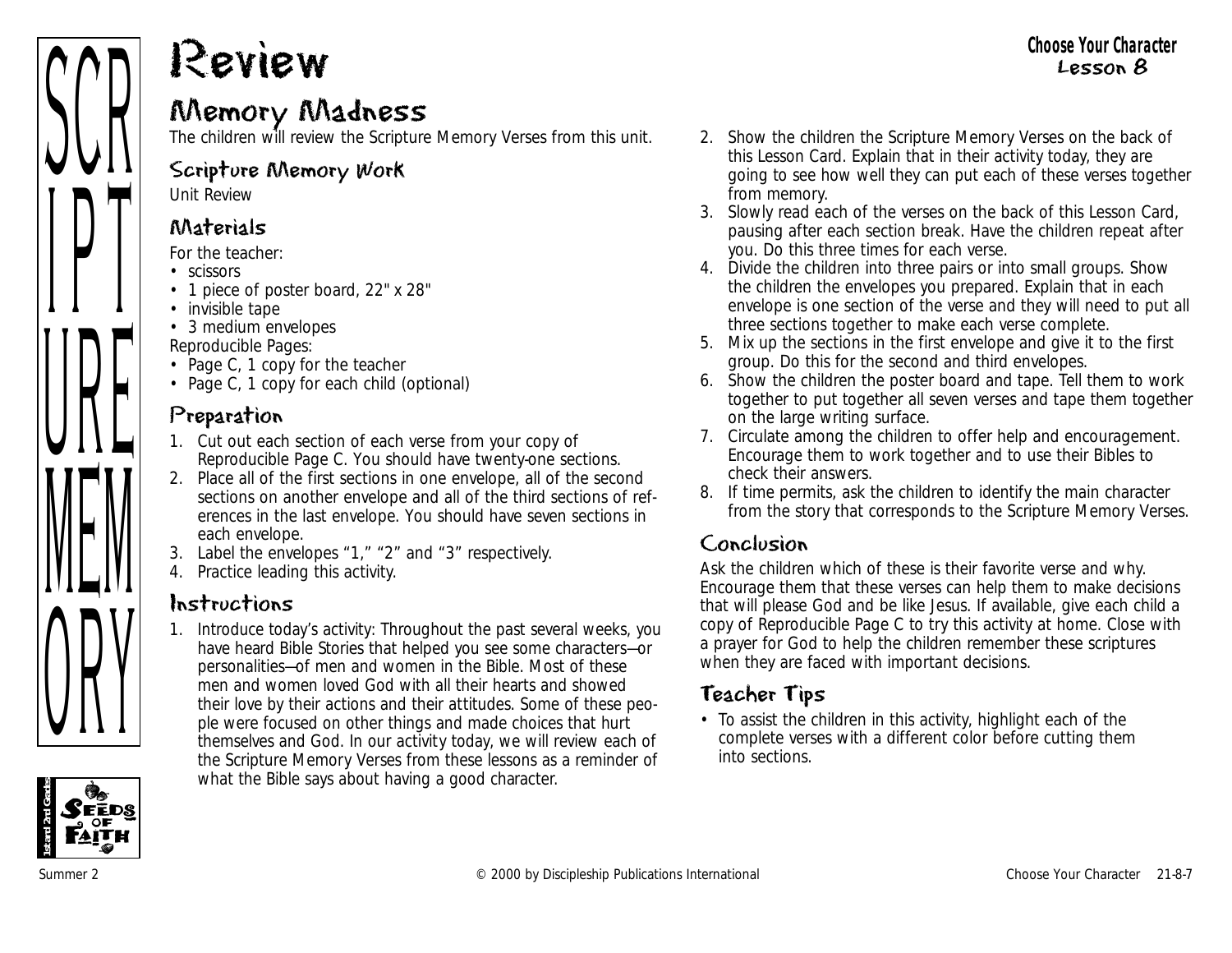

# Memory Madness Answer Key

| Section 1                                                                     | Section 2                                                                        | Section 3                  |  |
|-------------------------------------------------------------------------------|----------------------------------------------------------------------------------|----------------------------|--|
| WE ARE NOT TRYING TO PLEASE MEN                                               | <b>BUT GOD.</b>                                                                  | <b>1 THESSALONIANS 2:4</b> |  |
| The Lord opened [Lydia's] heart to respond $ $ to Paul's message.             |                                                                                  | <b>Acts 16:14</b>          |  |
| There was a disciple named Tabitha who was always                             | doing good and helping the poor.                                                 | Acts 9:36                  |  |
| Jonathan loved David just as   he loved himself.                              |                                                                                  | 1 Samuel 20:17 $(NIRV)$    |  |
|                                                                               | If your tongue tells lies, you will get into trouble.                            | Proverbs 17:20 (NIRV)      |  |
|                                                                               | "Mary has chosen what is better $\vert$ and it will not be taken away from her." | Luke 10:42                 |  |
| Everyone who heard [Jesus] was amazed at   his understanding and his answers. |                                                                                  | Luke 2:47                  |  |

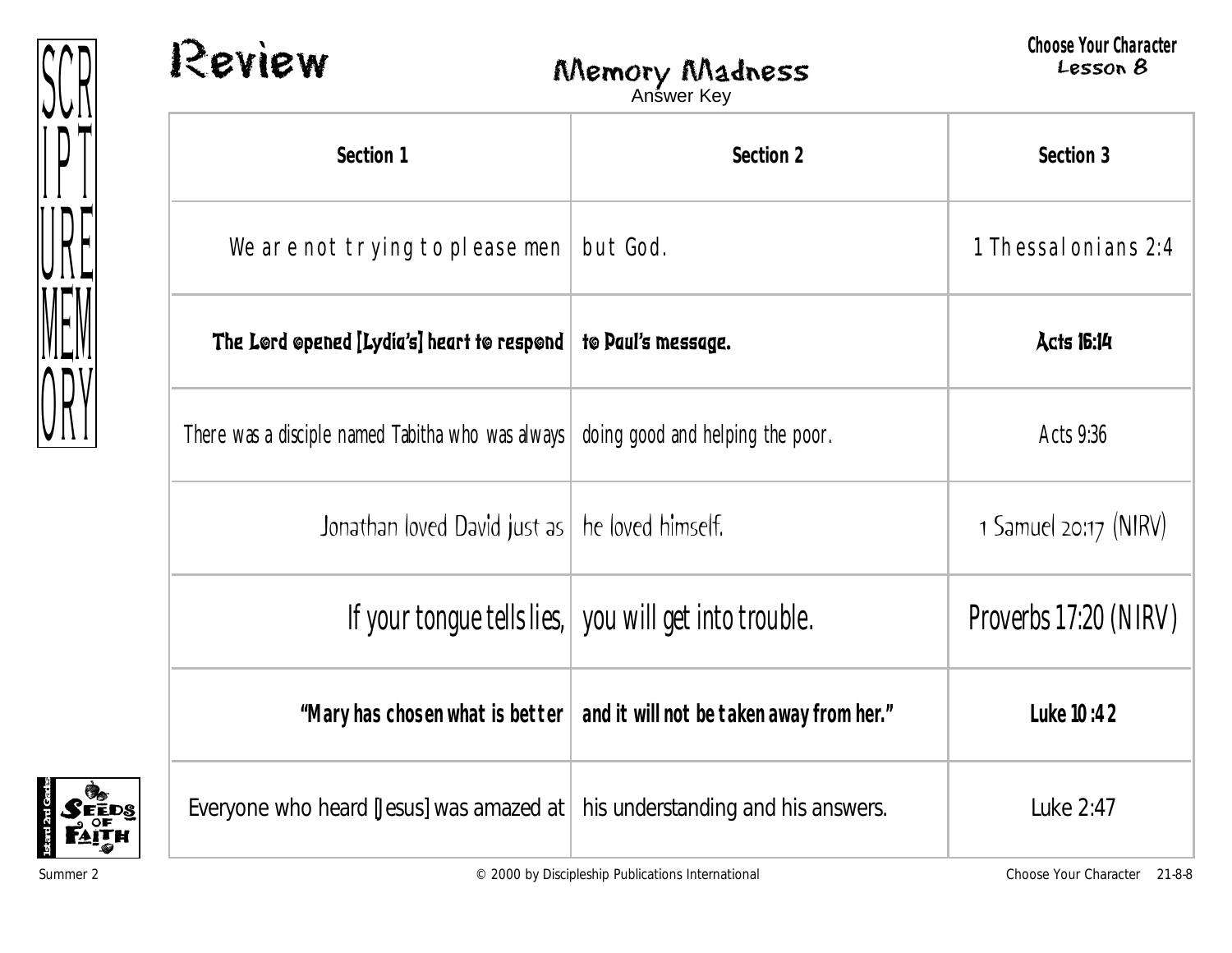Lesson Plan

Centers:

Greeting and Registration

Game: Penny Pitching

NOTE: Allow time for a snack.

Welcome and Singing

Preclass Activity: Goodie Bags

Life Application: What a Character!

Bible Skills: In Good Company

### Lesson Objectives

- The children will review the Bible Stories from this unit.
- The children will identify at least one godly character trait featured in this unit.
- The children will choose a Biblical personality that they want to imitate this week.

# Lesson Text

Unit Review

# Scripture Memory Work

Unit Review

# Special Note to the Teacher

See below.

# Goodie Bags

The children will make goodie bags as they prepare for their year-end celebration.



### Materials

*For each child:*

- small paper bag (white or brown)
- fine-tip markers
- glue stick

*For the teacher:*

- large writing surface
- additional decorative items: stickers, glitter, scraps of colored paper, etc.

### Preparation

- 1. Neatly print the following list in one column on the large writing surface: Jesus; Mary and Martha; Saul and Samuel; David and Jonathan; Tabitha; Lydia; Daniel.
- 2. Make a sample goodie bag to show the children.

### Instructions

- 1. Greet the children as they arrive. Encourage those who came in costume. Explain that today they will celebrate the year's end with a party. Show them the goodie bag you prepared and tell them that they will all make one to be filled with goodies during class.
- 2. Distribute the paper bags and markers to the children. Tell them to write each of the names from the large writing surface in any way they wish on their bags.
- 3. With the time that remains, have the children decorate their bags with the additional materials. Tell the children to write their names on the bottom of their bags.
- 4. Tell the children to take their bags to each of their different activities where they will get something to put inside.

# Teacher Tips

• Make a few extra bags for children who arrive late.

### Special Note to the Teacher

**LESSON Objectives**<br>
The content publication is one content to the content to Photocopy Granted Choose and the content of the Content of the Choose Choose Choose The Choose The Choose The Character 21-8-9 Lesson at a Glan This class session has been designed as a "year-end celebration." Talk to each teacher about coming to class dressed in a character from this unit. Arrange in advance to obtain parental permission to provide a variety of snacks. Provide decorations, music and favors to create a party atmosphere. Decide whether to divide the children into small group centers or keep them all together for larger group activities.

A)<br>C **S**<br>T I<br>I **V I J**<br>T **Ty**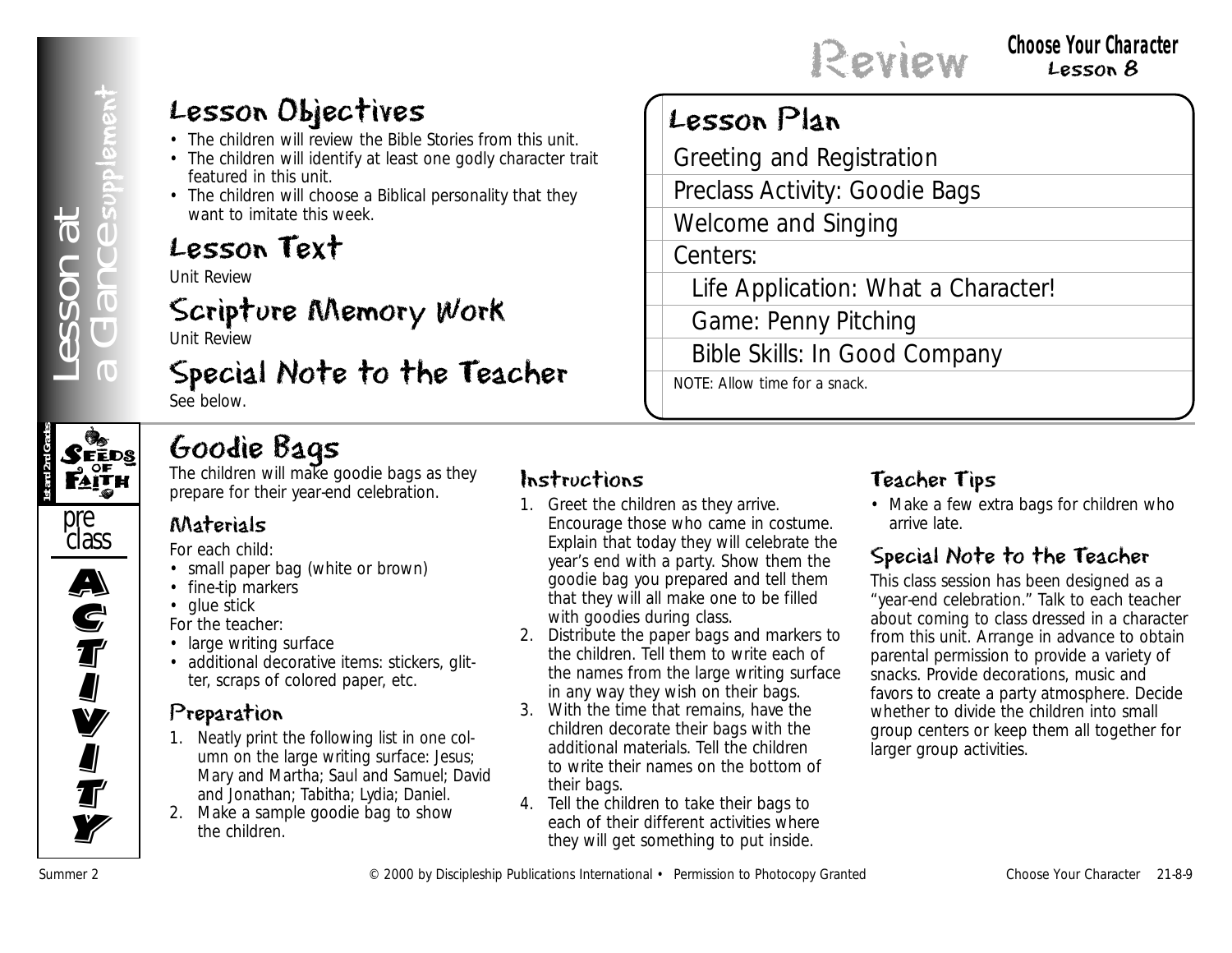

## What a Character!

The children will review key ideas from this unit as they think of Bible characters they want to imitate.

### Materials

*For each child:*

- goodie bag from Preclass Activity
- 2-3 goodies (stickers, small toys, candy, favors, etc.) *For the teacher:*
- 9 pieces of paper, 3" x 5"
- marker
- basket
- large writing surface

### Preparation

- 1. Come to class dressed as a Bible Story character from this unit.
- 2. Neatly print one of the Bible character names from the chart on this page on each piece of paper.
- 3. Fold each piece of paper and place it in the basket.
- 4. Neatly print on the large writing surface: Roses are red, violets are blue, Is this the character God wants for you?

### Reviewing the Bible Story

Hold your Bible open. Tell the children that for the past seven weeks they have heard Bible Stories about many different people from the Old and New Testaments. Remind them that in each lesson they learned whether the person was godly or not. Ask the children who they remember from these stories. Remind them that the first lesson was about Jesus as a young boy at the temple. (Take responses.) With each story they remember, ask the children whether it comes from the Old or New Testament. (Answers should include: Mary and Martha—NT; Saul and Samuel—OT; David and Jonathan—OT; Tabitha—NT; Lydia—NT; and Daniel—OT.)

Ask the children who came in costume to describe briefly who they are dressed as and why they chose that person.

### Life Application

Show the children the basket you prepared. Explain that on each

piece of paper is a name like the ones on their goodie bags. Tell the children that they will take turns picking a piece of paper and then answering a question.

Divide the children into pairs. Read the short poem on the large writing surface and then ask the children to say it together with you. Explain that each pair of children will take a piece of paper from the basket and read it out loud. Everyone else in the circle will say the poem to that pair. The children will then answer "yes" or "no" and, if possible, tell why. Using the answer guide below, be prepared to offer direction to the children who may not have heard all the Bible Stories in this unit. Continue until all of the names have been taken out of the basket.

| <b>Bible Character</b> | Character<br>to Imitate? | Why or why not?                                                        |
|------------------------|--------------------------|------------------------------------------------------------------------|
| Jesus                  | Yes                      | He loved to spend time in God's house.                                 |
| Mary                   | Yes                      | She loved to listen to Jesus' words.                                   |
| Martha                 | N <sub>O</sub>           | She was anxious and worried about many things.                         |
| Saul                   | <b>No</b>                | He disobeyed and did not tell the truth.                               |
| David                  | Yes                      | He was best friends with Jonathan who helped him<br>do what was right. |
| Jonathan               | Yes                      | He was best friends with David who helped him do<br>what was right.    |
| Tabitha                | Yes                      | She was always serving and helping the poor.                           |
| Lydia                  | Yes                      | She was eager to learn and grateful.                                   |
| Daniel                 | Yes                      | He wanted to please God more than people.                              |

#### Conclusion

If there are any children who have not had a chance to say who they most want to imitate, give them the opportunity now. Encourage the children for their efforts throughout this year. Close with a prayer thanking God for great heroes in the Bible for us to imitate. Give each child a few goodies to put in their bags before they leave your area.

### Teacher Tips

• If your group has missed any lessons from this unit, adapt this activity to review only the lessons the children did hear.



Lesson 8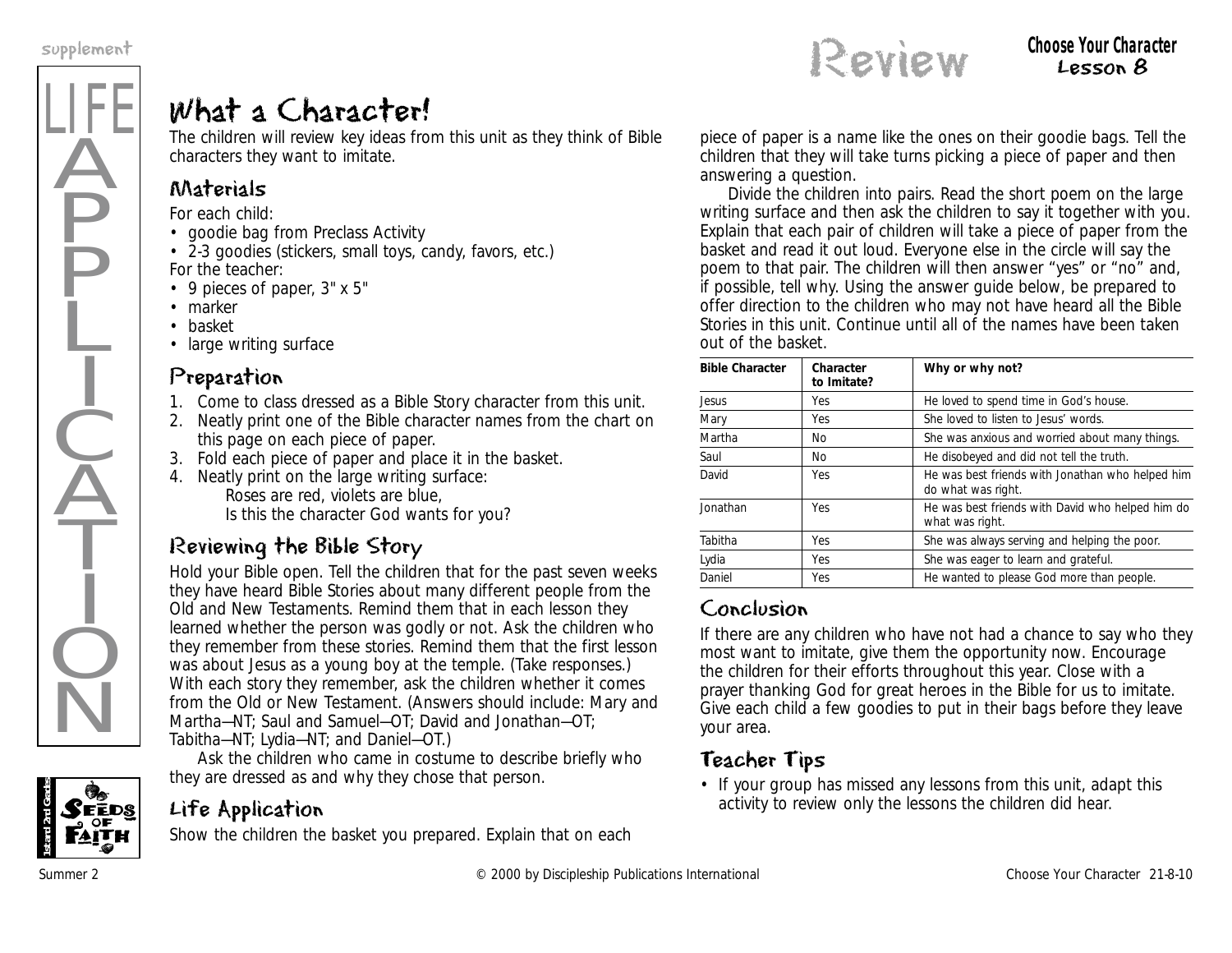

# **1st and 2nd Grades**

# Penny Pitching

The children will review the Bible characters from this unit in this penny pitching game.

#### Materials

*For each child:*

- goodie bag from Preclass Activity
- 2-3 goodies (stickers, small toys, candy, favors, etc.)
- 1 penny

*For the teacher:*

- 1 small paper plate, 6"
- colored markers
- 1 piece of poster board, 22" x 28"
- large writing surface

### Special Advanced Preparation

Come to class dressed as a Bible Story character from this unit.

### Preparation

- 1. Using the paper plate, draw nine circles onto the poster board, as shown on the back of this Lesson Card.
- 2. Neatly print one of the following names in each circle: Jesus, Mary, Martha, Saul, David, Jonathan, Tabitha, Lydia, Daniel.
- 3. On the large writing surface, write two columns labeled: Team 1 and Team 2.

### Instructions

- 1. Introduce today's activity: *Throughout the past several weeks, you have heard Bible Stories that helped you see the characters or personalities—of men and women in the Bible. Most of these men and women loved God with all their hearts and showed their love by their actions and their attitudes. Some of these people were focused on other things and made choices that hurt themselves and God. In our activity today, we will review each of these people and their characters.*
- 2. Show the children the game board you prepared. Explain that the object of the game is to work as a team to pitch a penny on as many different names as they can.
- 3. Divide the children into two teams. Give each child a penny. Choose a team to go first. Have the children stand about two

feet behind the game board. Tell the child who goes first to try and pitch his penny into any of the circles on the game board. If the child succeeds, write the name of the character on the large writing surface under his team. For example, under Team 1, write "Mary." Next, ask the team to answer all together whether this is someone whose character they should imitate, and why or why not. Use the Guide on the back of this Lesson Card to offer direction for their answers.

- 4. Have a child from the second team go next and repeat Step 3. Be sure to write on the large writing surface the name of the character where the penny lands. Make sure each child collects his penny after you record his turn.
- 5. For the next round, remind the teams of the names they have already gotten. If a player pitches a penny into a name that his team has already gotten, then play goes to the next team.
- 6. The first team to pitch a penny into all nine circles is the winner.

### Conclusion

Remind the children that there are many different great examples of godly men and women in the Bible. Close with a prayer thanking God for all the great examples in the Bible for us to imitate. Give the children a few goodies to put in their goodie bags.

### Teacher Tips

- Adapt this activity to best suit the needs of the children in your group.
- If your group has missed any lessons from this unit, then you may want to adapt this activity to review only the lessons the children did hear.

Lesson 8

Supplement **CHOOSE YOUR W** CHOOSE YOUR CHOOSE YOUR CHOOSE YOUR CHARACTER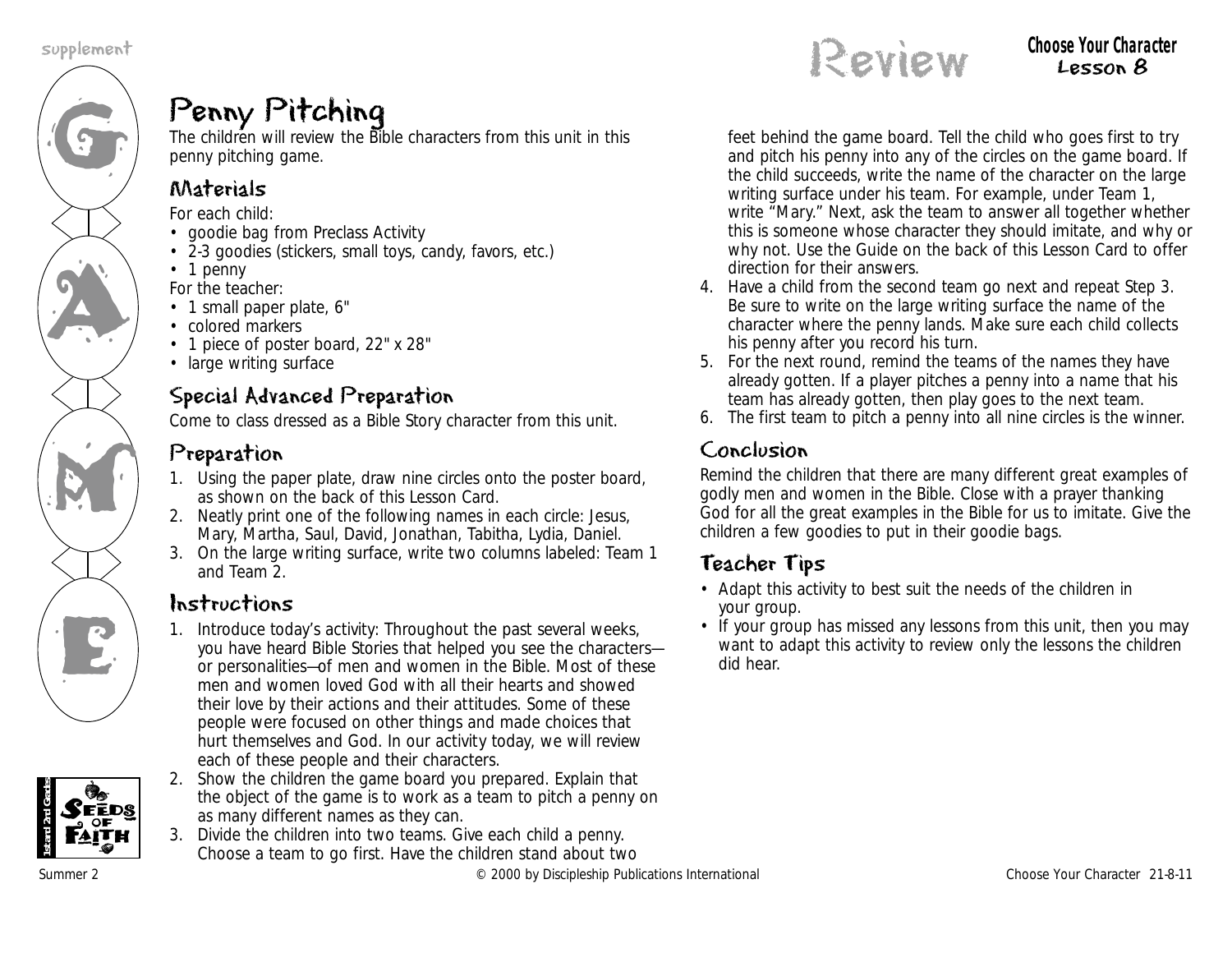

| supplement |                        |                          | <b>undose your unaracter</b><br>Review<br>Lesson 8                  |
|------------|------------------------|--------------------------|---------------------------------------------------------------------|
|            | <b>Bible Character</b> | Character<br>to Imitate? | Why or why not?                                                     |
|            | <b>Jesus</b>           | Yes                      | He loved to spend time in God's house.                              |
|            | Mary                   | Yes                      | She loved to listen to Jesus' words.                                |
|            | Martha                 | No                       | She was anxious and worried about many things.                      |
|            | Saul                   | No                       | He disobeyed and did not tell the whole truth.                      |
|            | David                  | Yes                      | He was best friends with Jonathan who helped him do what was right. |
|            | Jonathan               | Yes                      | He was best friends with David who helped him do what was right.    |
|            | Tabitha                | Yes                      | She was always serving and helping the poor.                        |
|            | Lydia                  | Yes                      | She was eager to learn and grateful.                                |
|            | Daniel                 | Yes                      | He wanted to please God more than people.                           |



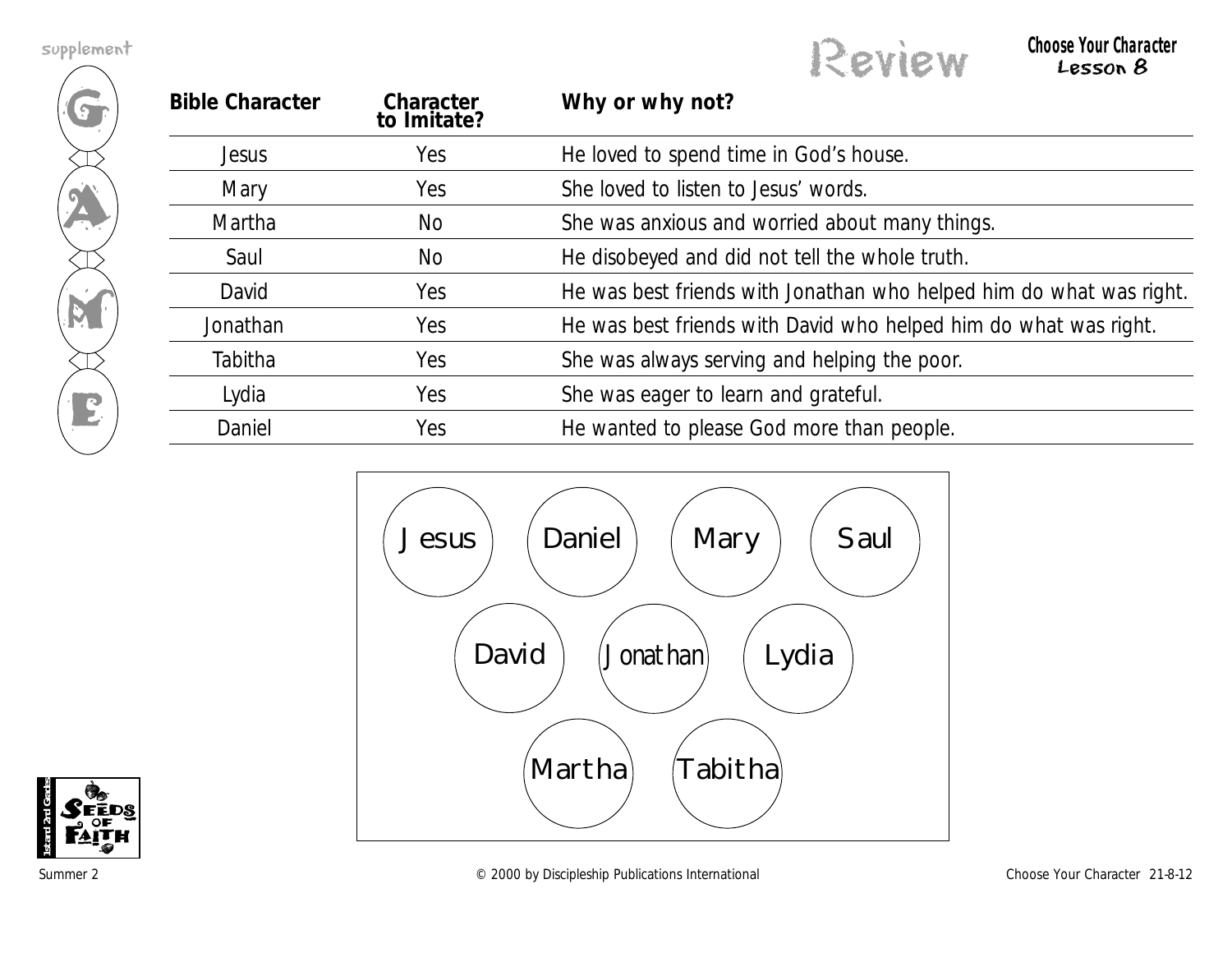

# In Good Company

The children will review godly character traits of the men and women they have learned about in this unit.

### Materials

*For each child:*

- goodie bag from Preclass Activity
- 2-3 goodies (stickers, small toys, candy, favors, etc.) *For the teacher:*
- 8 blue balloons, 9"
- 8 green balloons, 9"
- scissors
- 2 large plastic bags
- tape
- 1 piece of poster board, 22" x 28"

*Reproducible Pages:*

• Page D, 1 copy for the teacher

### Special Advanced Preparation

Come to class dressed as a Bible Story character from this unit.

### Preparation

- 1. Cut out each set of names and character traits from your copy of Reproducible Page D.
- 2. Fold and place one of each name in each of the eight blue balloons and inflate. Tie off and place in a large plastic bag.
- 3. Fold and place one of each character trait in each of the eight green balloons and inflate. Tie off and place in the other large plastic bag.
- 4. Be prepared to lead this activity.

### Instructions

1. Introduce today's activity: *Throughout the past several weeks, you have heard Bible Stories that helped you see the characters or personalities—of men and women in the Bible. Most of these men and women loved God with all their hearts and showed their love by their actions and their attitudes. Some of these people were focused on other things and made choices that hurt themselves and God. In our activity today, you will see how*

**Review** Choose Your Character<br> **Choose Your Choose Your Character** 

# Lesson 8

*quickly you can identify each of these people and their characters in a fun balloon-popping activity.* 

- 2. Show the children the poster board and the two bags of balloons you prepared. Explain that in each bag there is a balloon with a name of a Bible character from their Bible Stories, and a balloon with a description of each person. Explain that the goal of this activity is to match the names with their character traits as quickly as possible and tape them to the poster board.
- 3. Have the children sit in a circle. Empty the balloons into the circle. Tell the children that they must pop each balloon and remove the paper inside. Once they have all the papers, they must match the name with the description. Once they have finished, they must tape their papers to the poster board. When they are done, you can check their answers with the Answer Key on the back of this Lesson Card.

### Conclusion

Ask the children if they could go back in time and meet any of these Bible characters, who would they want to meet and why. Close with a prayer thanking God for the fun we can have learning about him. Give each child a few goodies to put in his goodie bag.

### Teacher Tips

- You may want to do this activity with all the children together in one large group to avoid having to inflate and transport large numbers of balloons.
- If your group has missed any lessons from this unit, then you may want to adapt this activity to review only the lessons the children did hear.
- Do not force a child to pop a balloon.

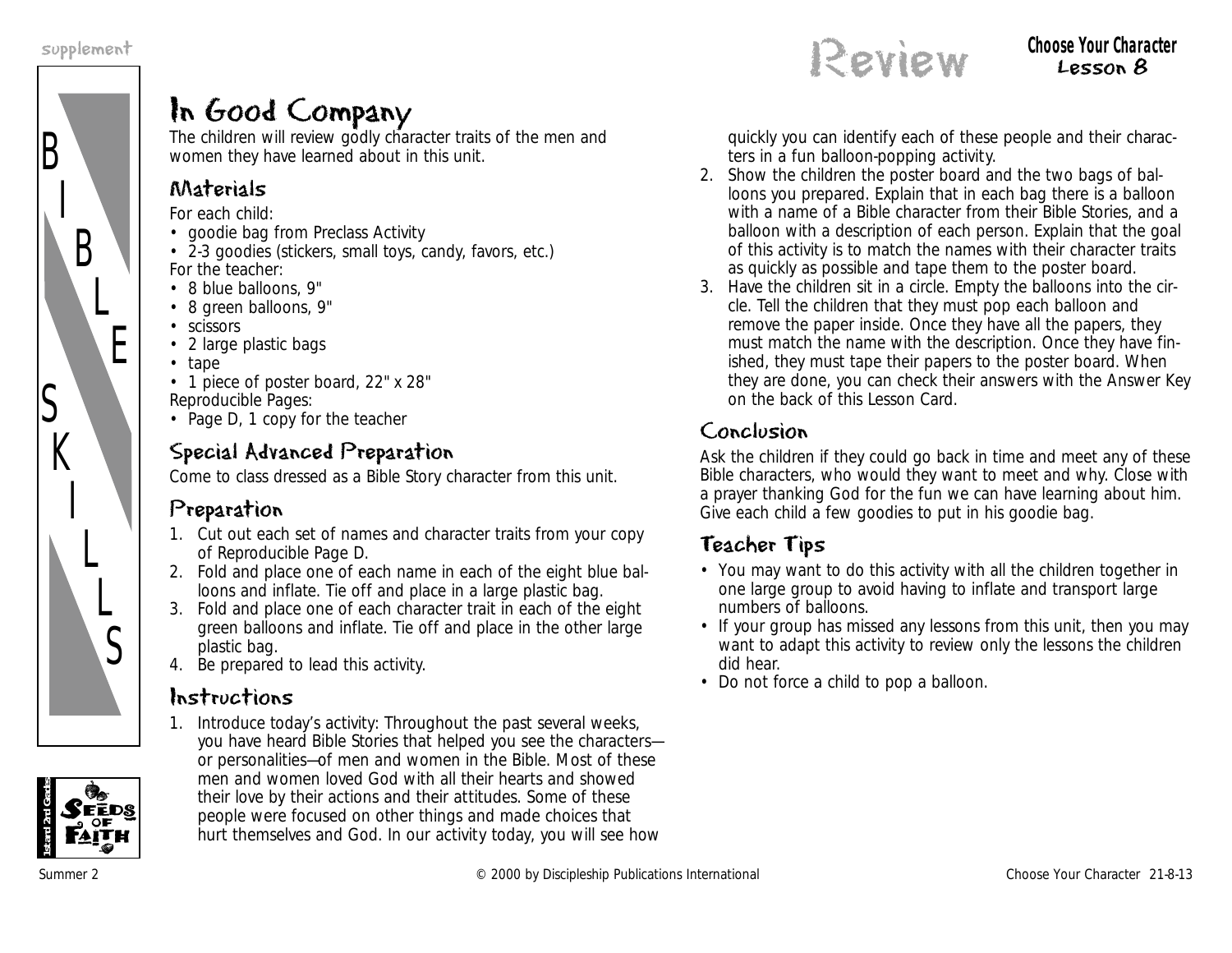

|              |       | <b>DANIEL HE PLEASED GOD, NOT MEN.</b>                |                                                 |
|--------------|-------|-------------------------------------------------------|-------------------------------------------------|
|              | Lydia | She was eager and grateful to be a disciple.          |                                                 |
|              |       | Tabitha She was always helping the poor.              |                                                 |
|              |       | David and Jonathan   They were friends forever!       |                                                 |
| ΙB<br>B<br>К |       | Saul   He disobeyed and did not tell the truth.       |                                                 |
|              |       | Martha She was worried and anxious about many things. |                                                 |
|              |       | Mary She focused on listening to Jesus.               |                                                 |
|              |       | Jesus   He loved to spend time at the temple.         |                                                 |
| supplement   |       | In Good Company                                       | <b>REVIEW</b> Choose Your Unaracter<br>Lesson 8 |

Review Commence

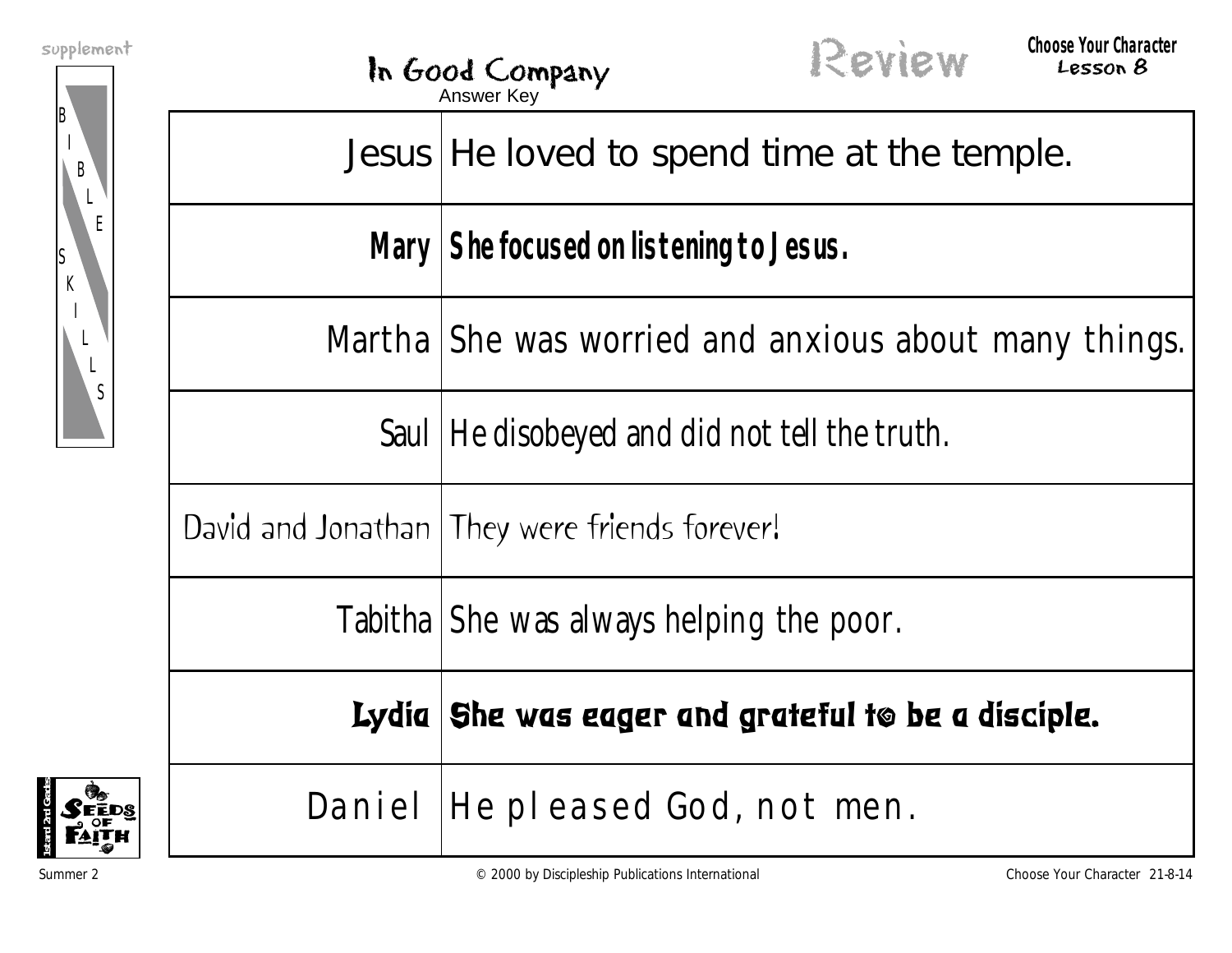| 匕                       |                      |                  |                     |                             |
|-------------------------|----------------------|------------------|---------------------|-----------------------------|
| ${\bf P}$               |                      |                  |                     |                             |
| R                       |                      |                  |                     |                             |
|                         |                      |                  |                     |                             |
| $\overline{D}$          |                      | ESUS             |                     | DAVID and<br><b>UNATHAN</b> |
| $\bigcup$               |                      |                  |                     | r                           |
| $\overline{C}$          |                      | LOVED            | WORRIED AND ANXIOUS |                             |
| $\rm I$                 |                      | BEING            |                     |                             |
| $\mathbf B$             | PLEASED GOD, NOT MEN | $\mathbf{z}$     |                     | <b>FRIENDS FOREVER</b>      |
| $\overline{\mathbf{L}}$ |                      | 붘                |                     |                             |
| E                       |                      | $\square$ TEMPLE | <b>MARTHA</b>       |                             |
| PAGE                    | <b>DANIEL</b>        |                  |                     |                             |
| $\overline{A}$          |                      |                  |                     |                             |
|                         |                      |                  |                     |                             |



R

 $\Gamma$ 

Core/Preclass 1 copy for each child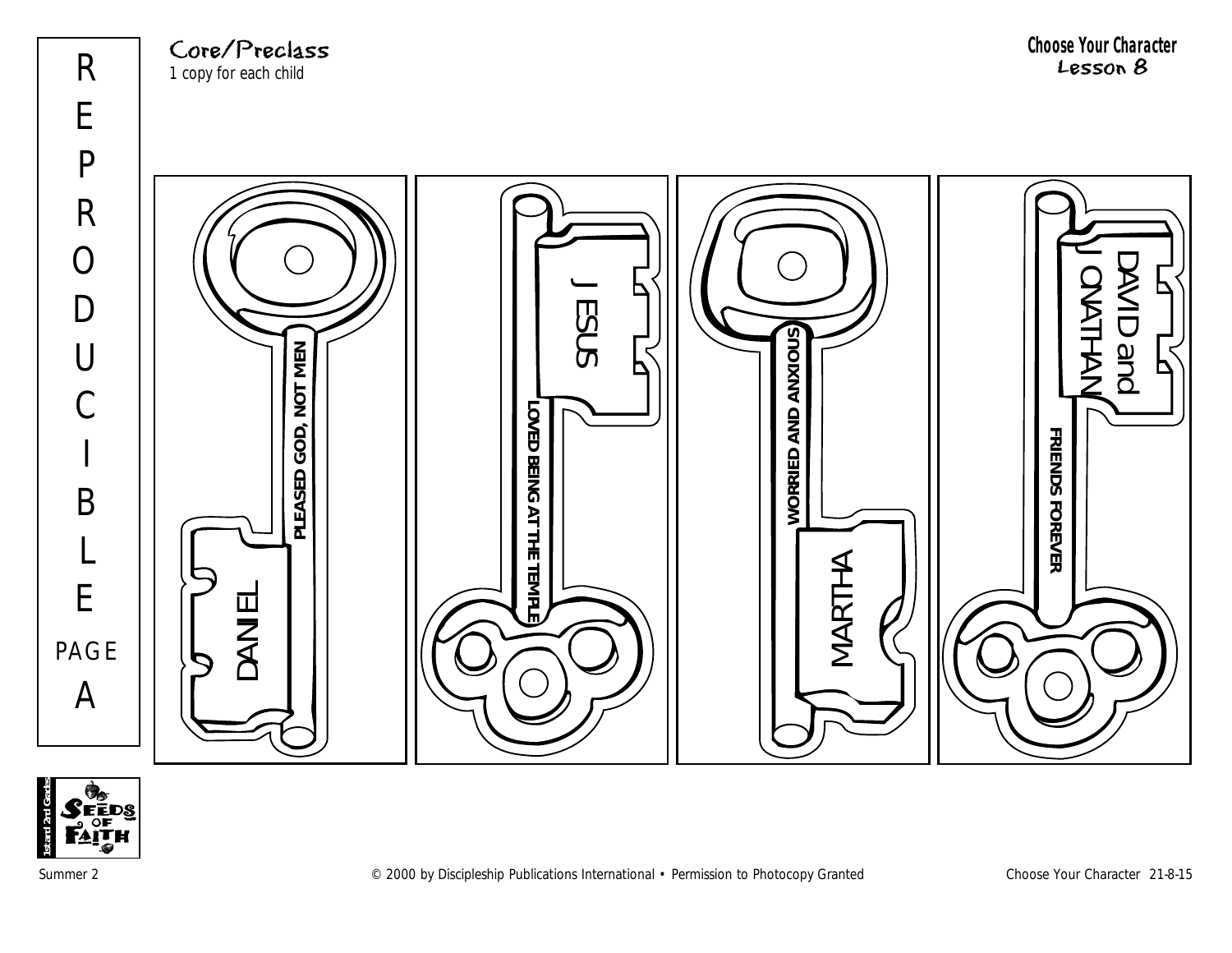



R

Core/Preclass 1 copy for each child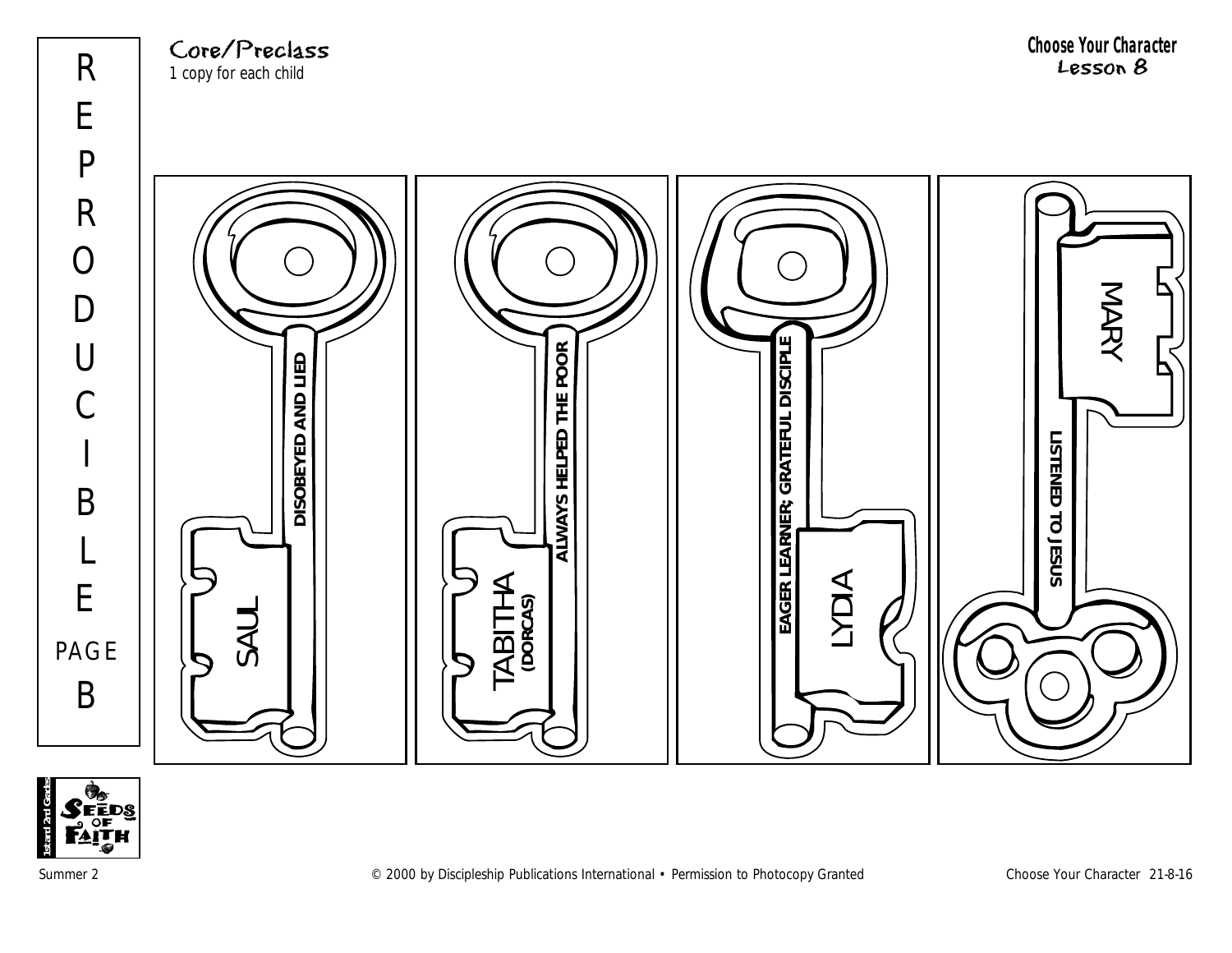| Core/Scripture Memory 1 copy for the teacher<br>Core/Scripture Memory 1 copy for each child (optional) | <b>Choose Your Character</b><br>Lesson 8              |                            |
|--------------------------------------------------------------------------------------------------------|-------------------------------------------------------|----------------------------|
| Section 1                                                                                              | Section 2                                             | Section 3                  |
| <b>WE ARE NOT TRYING TO PLEASE MEN</b>                                                                 | <b>BUT GOD.</b>                                       | <b>1 THESSALONIANS 2:4</b> |
| The Lord opened [Lydia's] heart to respond                                                             | to Paul's message.                                    | <b>Acts 16:14</b>          |
| There was a disciple named Tabitha who was always                                                      | doing good and helping the poor.                      | Acts 9:36                  |
| Jonathan loved David just as   he loved himself.                                                       |                                                       | 1 Samuel 20:17 $(NIRV)$    |
|                                                                                                        | If your tongue tells lies, you will get into trouble. | Proverbs 17:20 (NIRV)      |
| "Mary has chosen what is better $\ $                                                                   | and it will not be taken away from her."              | Luke 10:42                 |
| Everyone who heard [Jesus] was amazed at   his understanding and his answers.                          |                                                       | Luke 2:47                  |
|                                                                                                        |                                                       |                            |

**1st and 2nd Grades**

**Choose Your Character**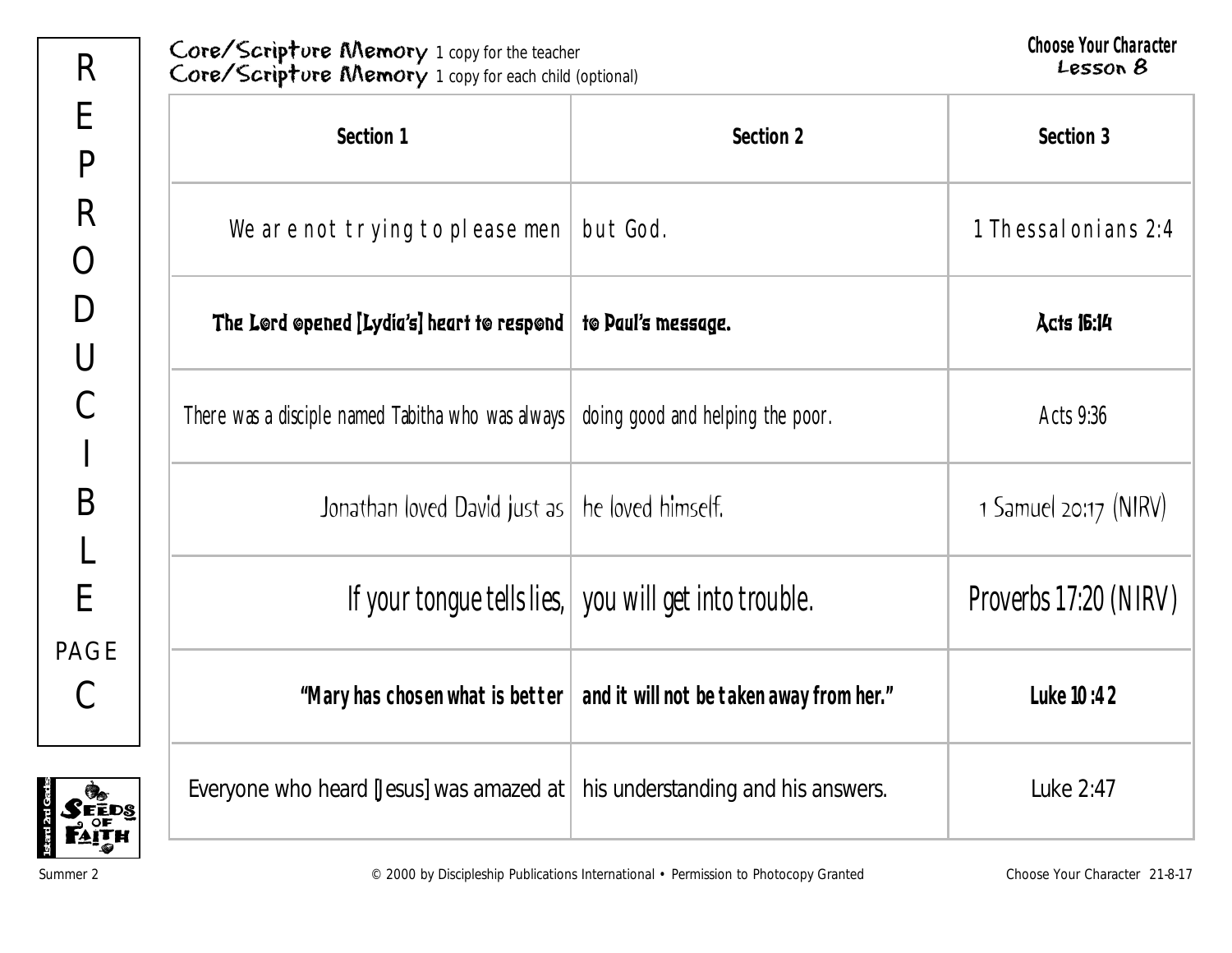This page intentionally left blank